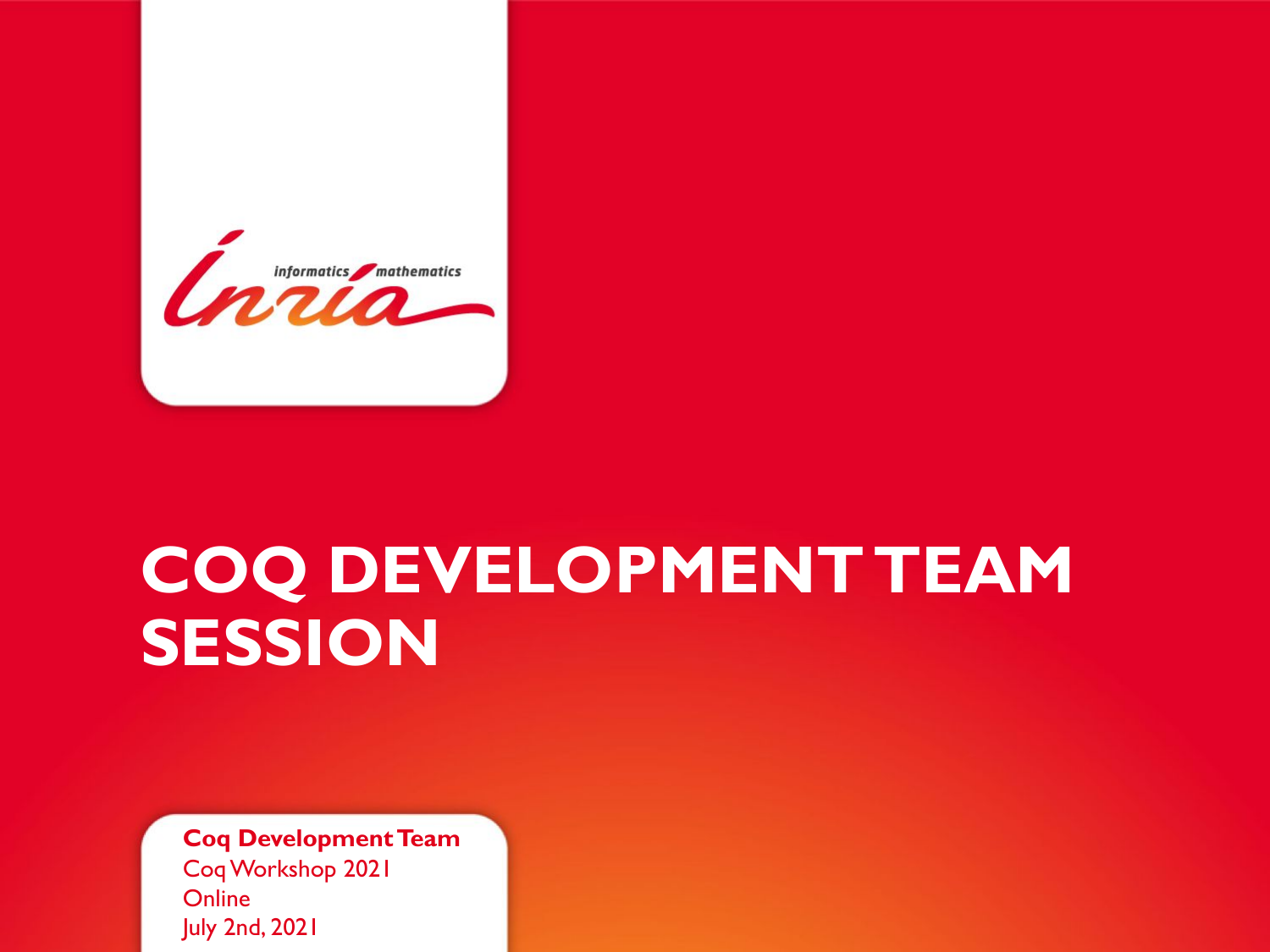# **OUTLINE**

- 1. Coq 8.13
- 2. Coq 8.14, new features
- 3. Coq Future
- 4. Q & A

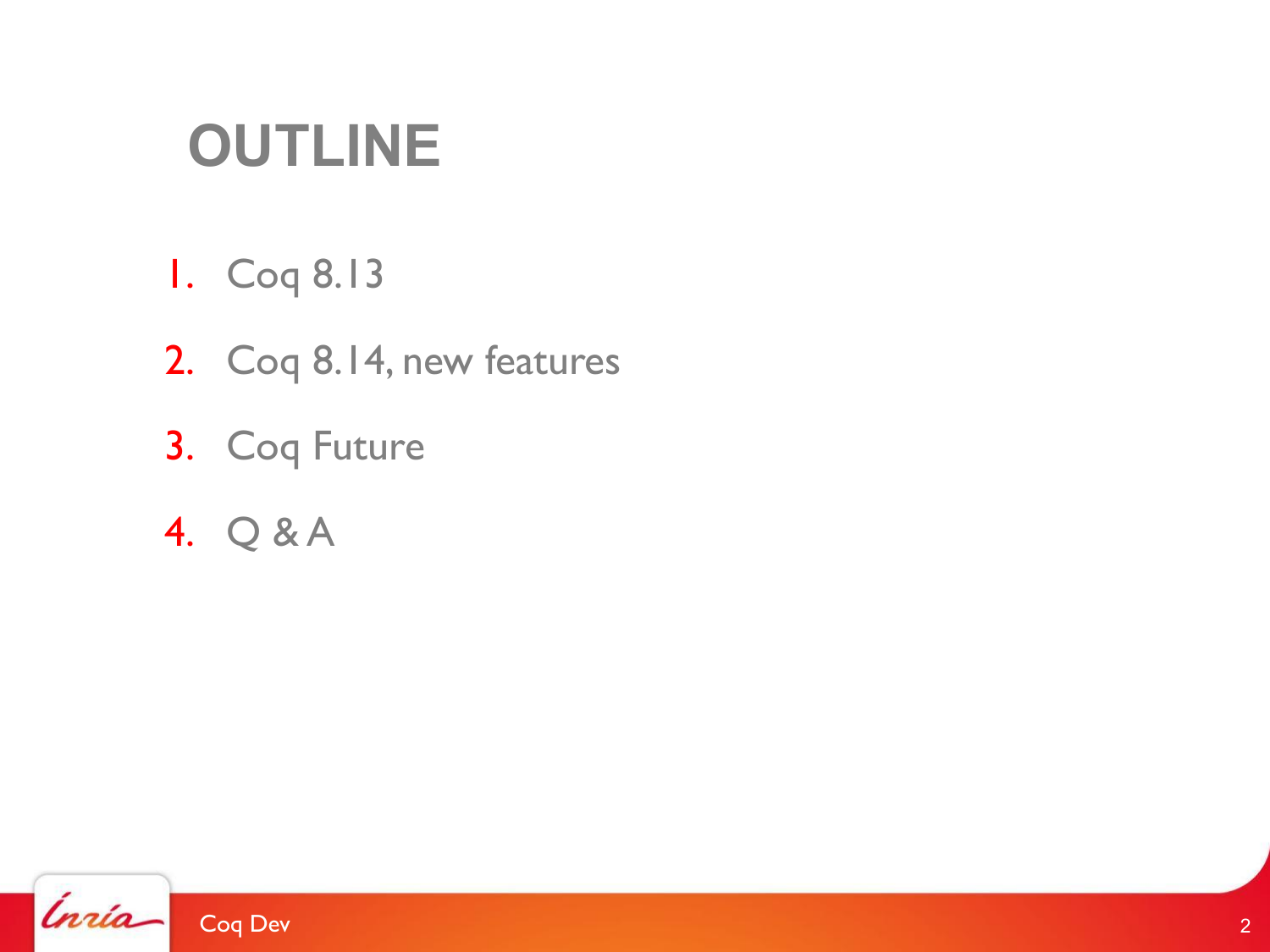### **Coq 8.13 Schedule**



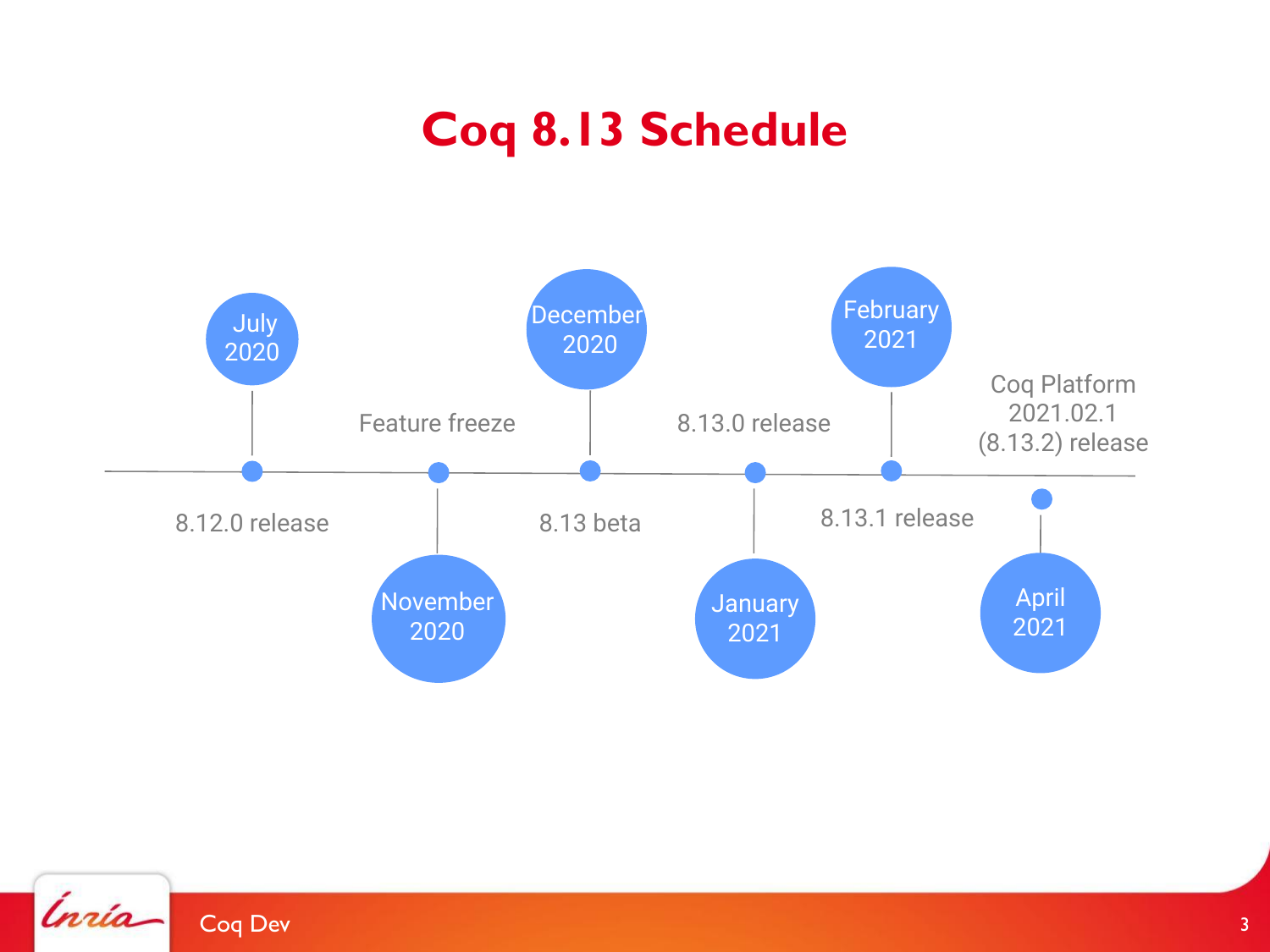### **Coq 8.13 Features**

<https://coq.inria.fr/refman/changes.html#version-8-13>

- **•** Primitive persistent array type
- UIP for equality in SProp (with a caveat)
- Improvements of notations, implicit argument handling
- More consistent grammars in the reference manual, matching the implementation
- lia and zify enhancements to support boolean operators and the signed integers
- Fix an **incompleteness** bug in the treatment of cumulative inductive types

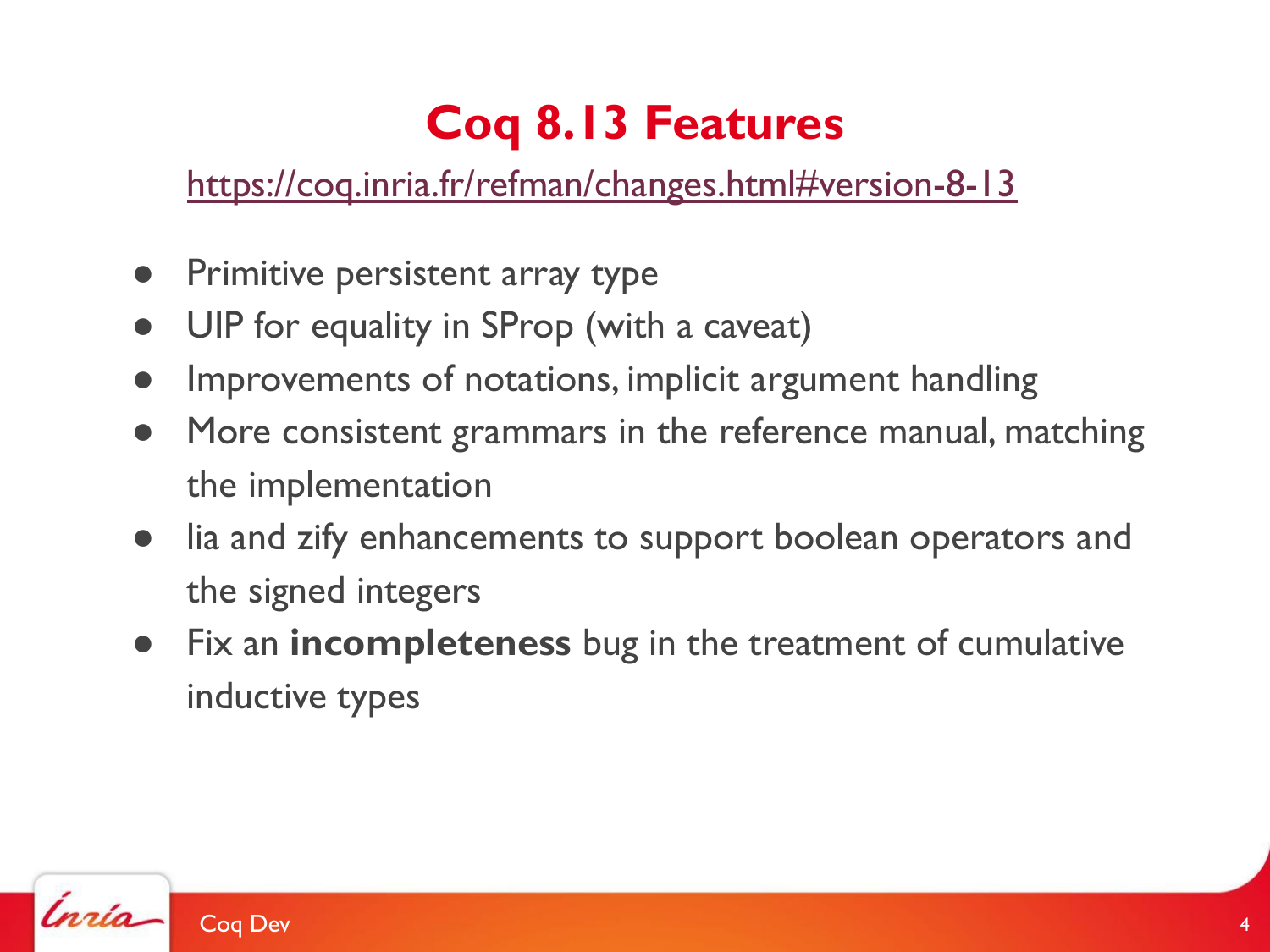# **Upgrading to 8.13 - Warnings**

 $\bullet$  Hint ... raises a warning if no locality attribute is given

#### [Migration HowTo \(by Pierre Marie Pédrot\)](https://coq.discourse.group/t/change-of-default-locality-for-hint-commands-in-coq-8-13/1140)

<https://youtu.be/RLRNetkpExY>for the CoqPL 2021 explanation :-)

- Notation selection, more specific notation first
	- $\circ$  specific = matches a larger term
	- order of Import matters, most recent wins

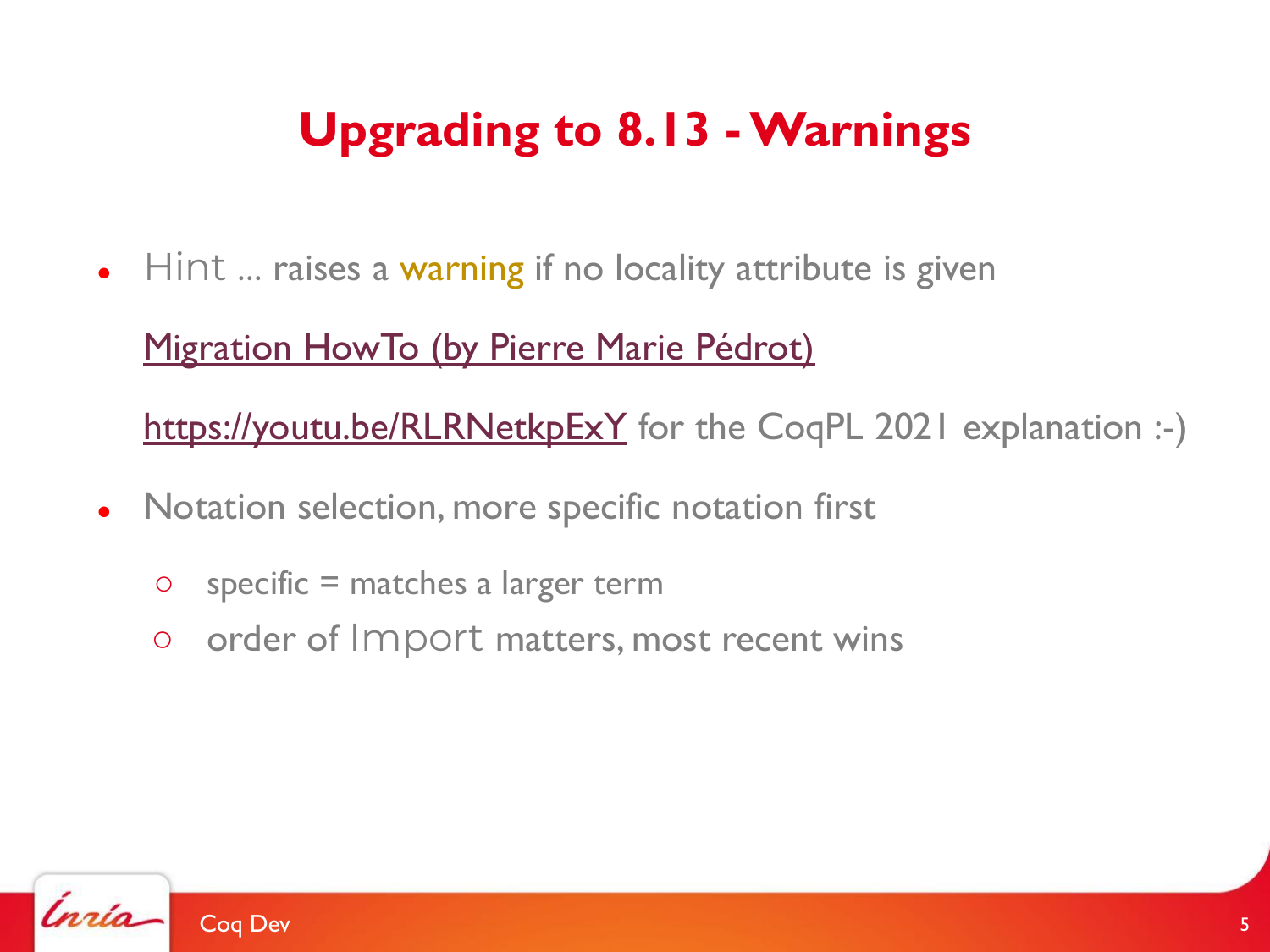### **The coq-native OPAM package**

- lazy < vm\_compute < **native\_compute**
	- $\circ$   $\lambda$ -terms compiled using ocamlopt
	- Interesting to run reflexive tactics
- **[CEP#48 by Erik Martin Dorel & Pierre Roux](https://github.com/coq/ceps/blob/master/text/048-packaging-coq-native.md)** 
	- **opt in**: opam install coq-native
	- warning: requires more memory/time to compile .vo

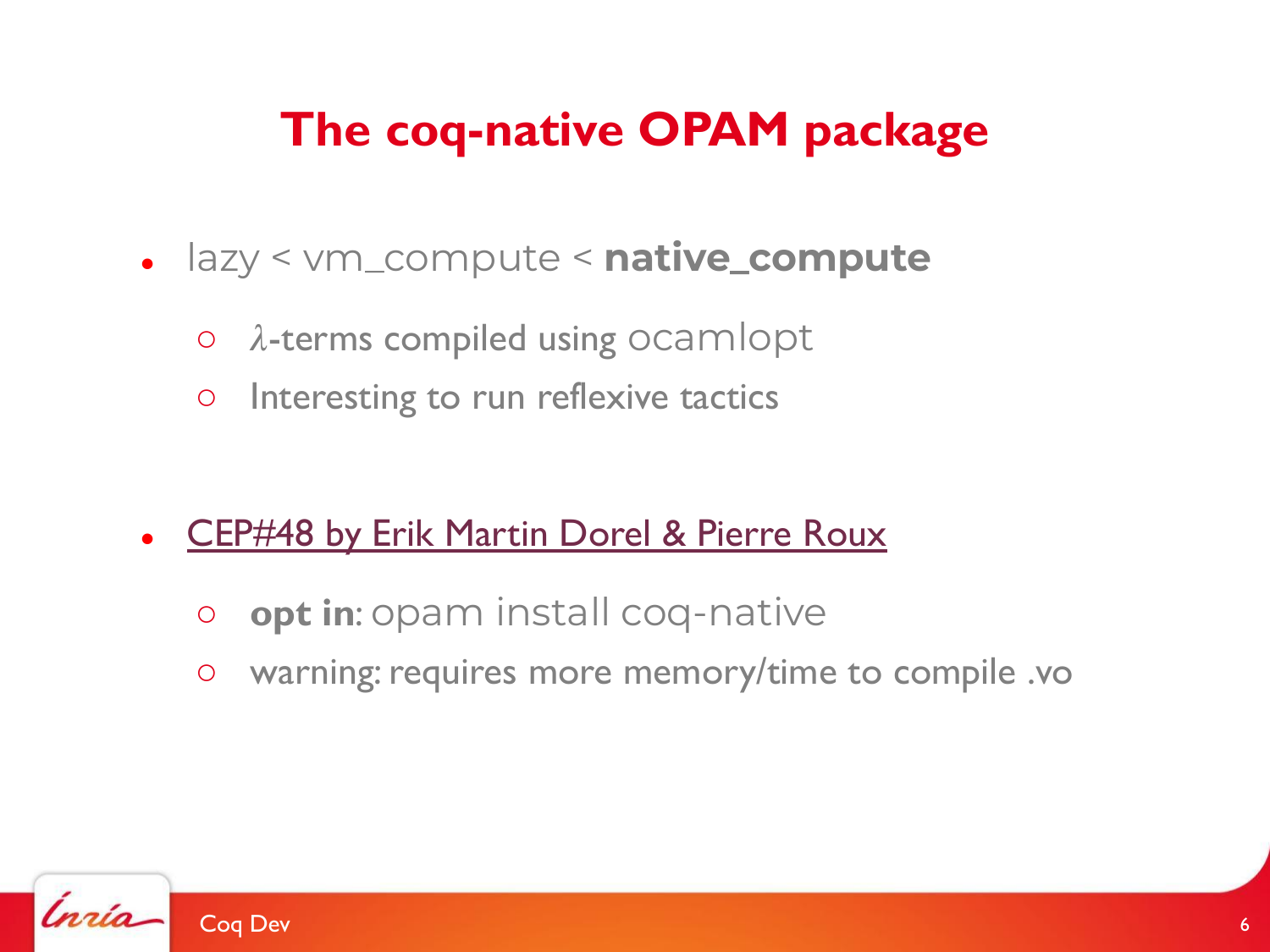## **The [github.com/coq/platform](https://github.com/coq/platform) project**

A distribution of Coq packages

Main objectives: easy, standard, tested

Output:

- Scripts to setup/install on Win, OSX, Linux
- Binary installers for Win, Linux, OSX
- Customizable! Just choose a package list (e.g. for lectures)

#### [Coq Platform Charter by Michael Soegtrop](https://github.com/coq/platform/blob/master/charter.md)

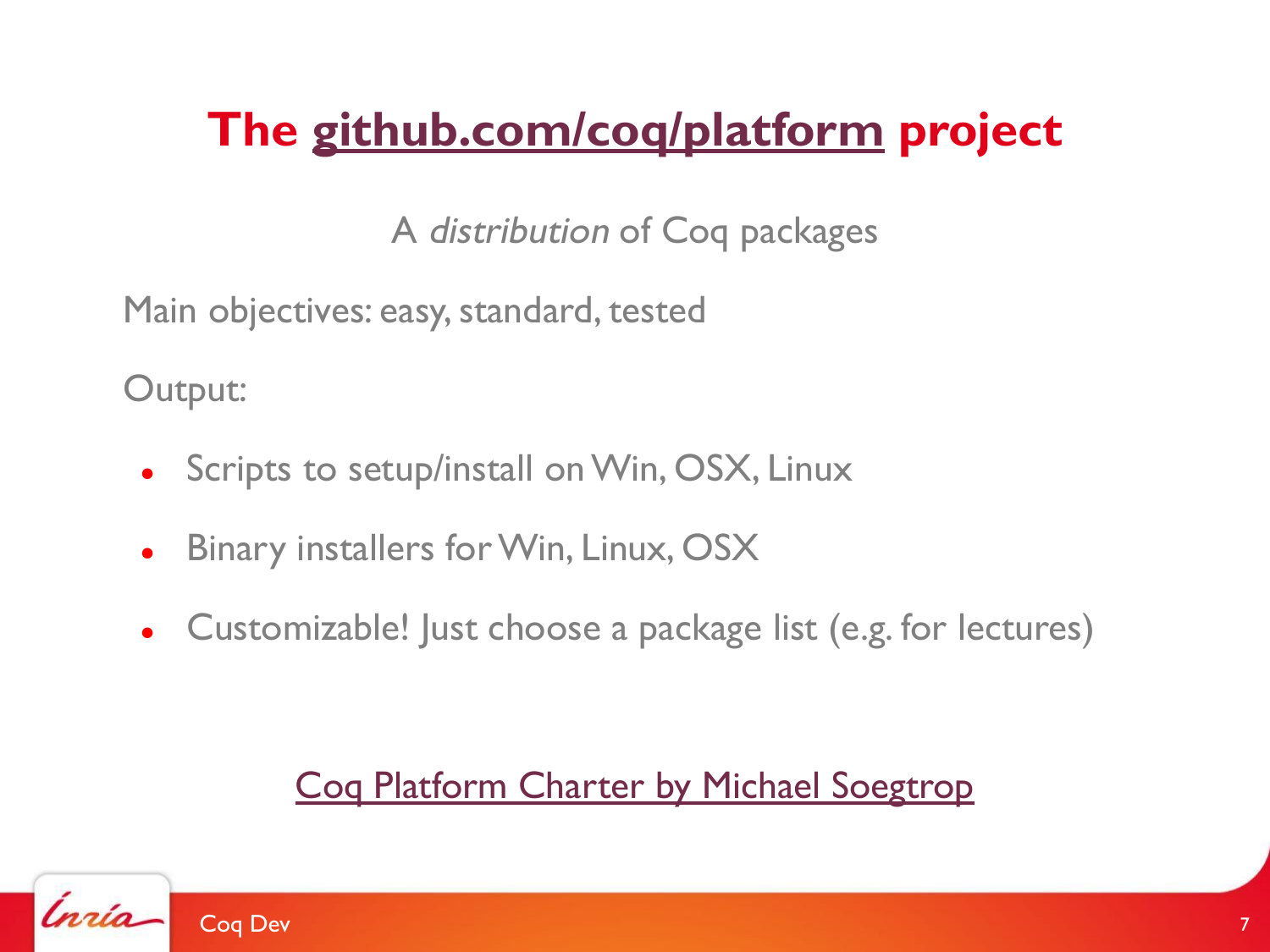### **The release process**

... 8.12 (coq) ... 8.13 (coq + platform) ... 8.14 (platform) ...

**user**: look at the platform scripts/installers

**library dev**: test against the platform

**platform package dev**: we will ask you "please tag"

**plugin dev**: put your plugin in Coq's CI

[CEP#52 Release process for Coq 8.14 by Enrico Tassi](https://github.com/coq/ceps/pull/52)

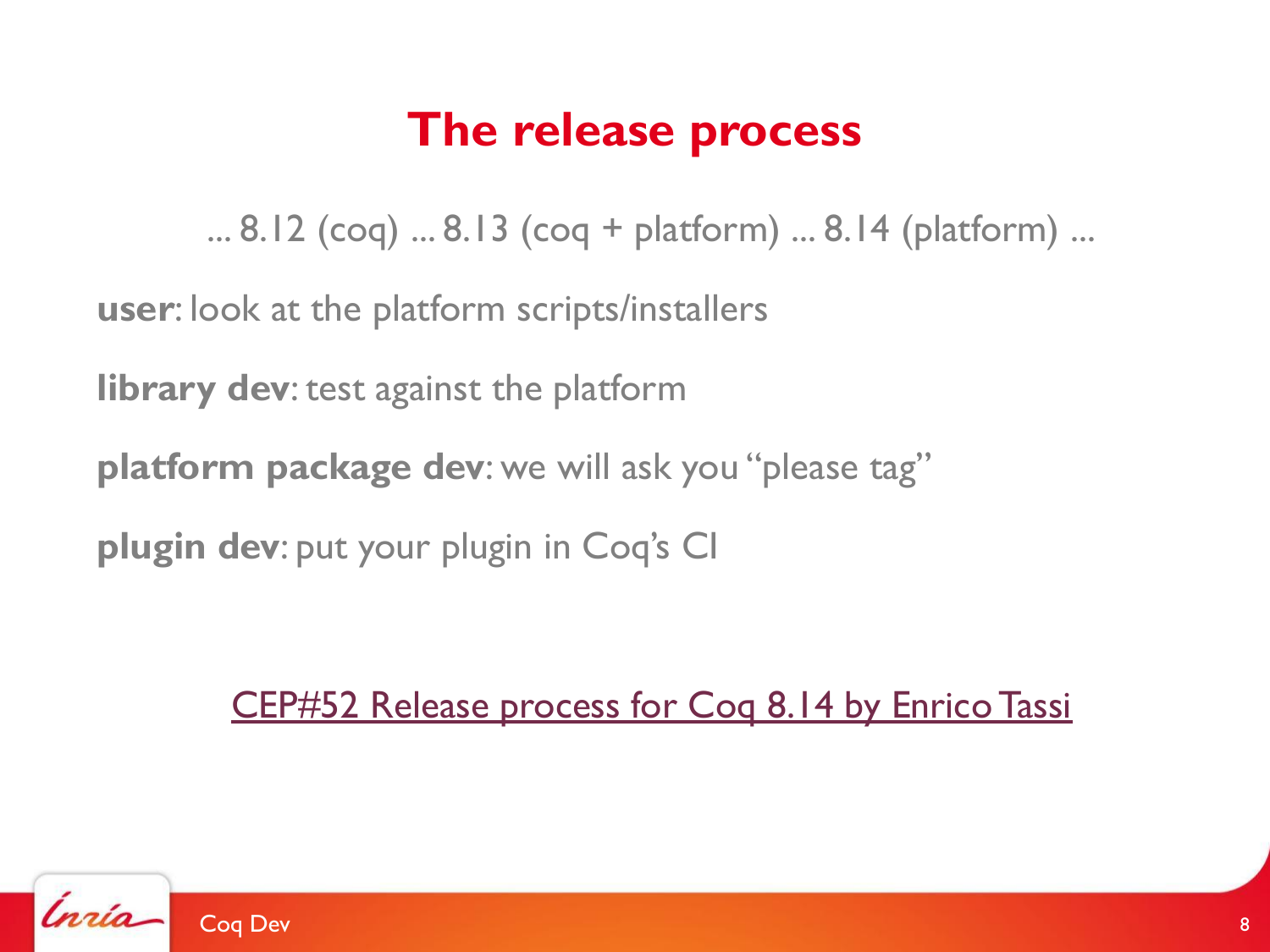### **[Coq Platform 2021.02.1](https://github.com/coq/platform#features-of-the-2021021-release)**



Ínría-Coq Dev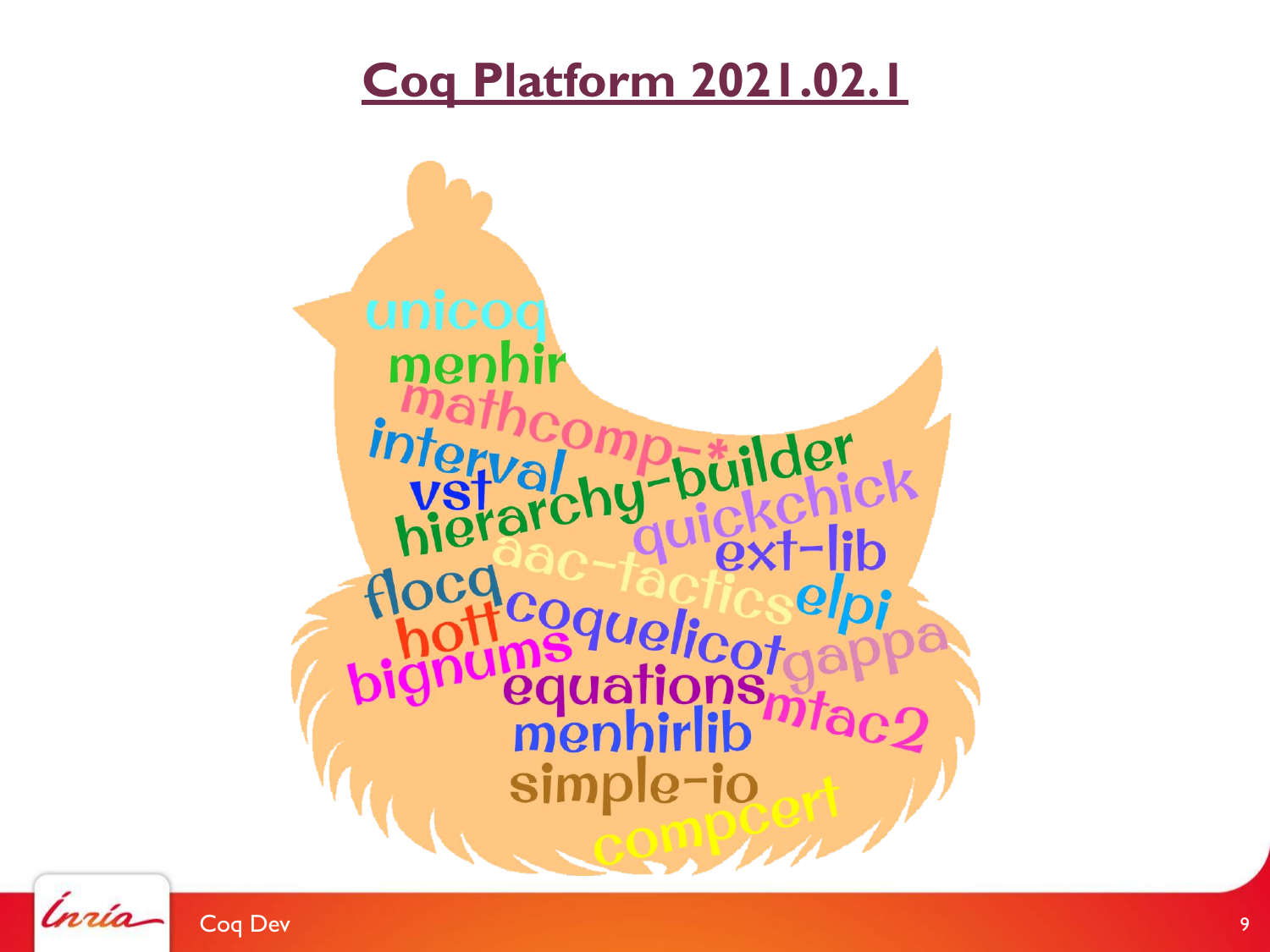## **Coq 8.14 Features**

- Change of case representation:
	- more efficient and matching the user-level view (no more lambdas that can be reconstructed)
	- updated meta-theory proof in MetaCoq (SR, completeness)
- Primitive signed integers on top of the primitive unsigned ones
- Canonical Structures: allow (fun  $\equiv$   $\ge$  ) and (forall  $\times$  :A, B) keys
- LTac 2 APIs: printf, inspection of inductive type declarations, interoperability with Ltac I
- coqnative for separate compilation of native libraries
- dune support (better upcoming dune 3.0 integration)
- Ltac debugger support in CoqIDE

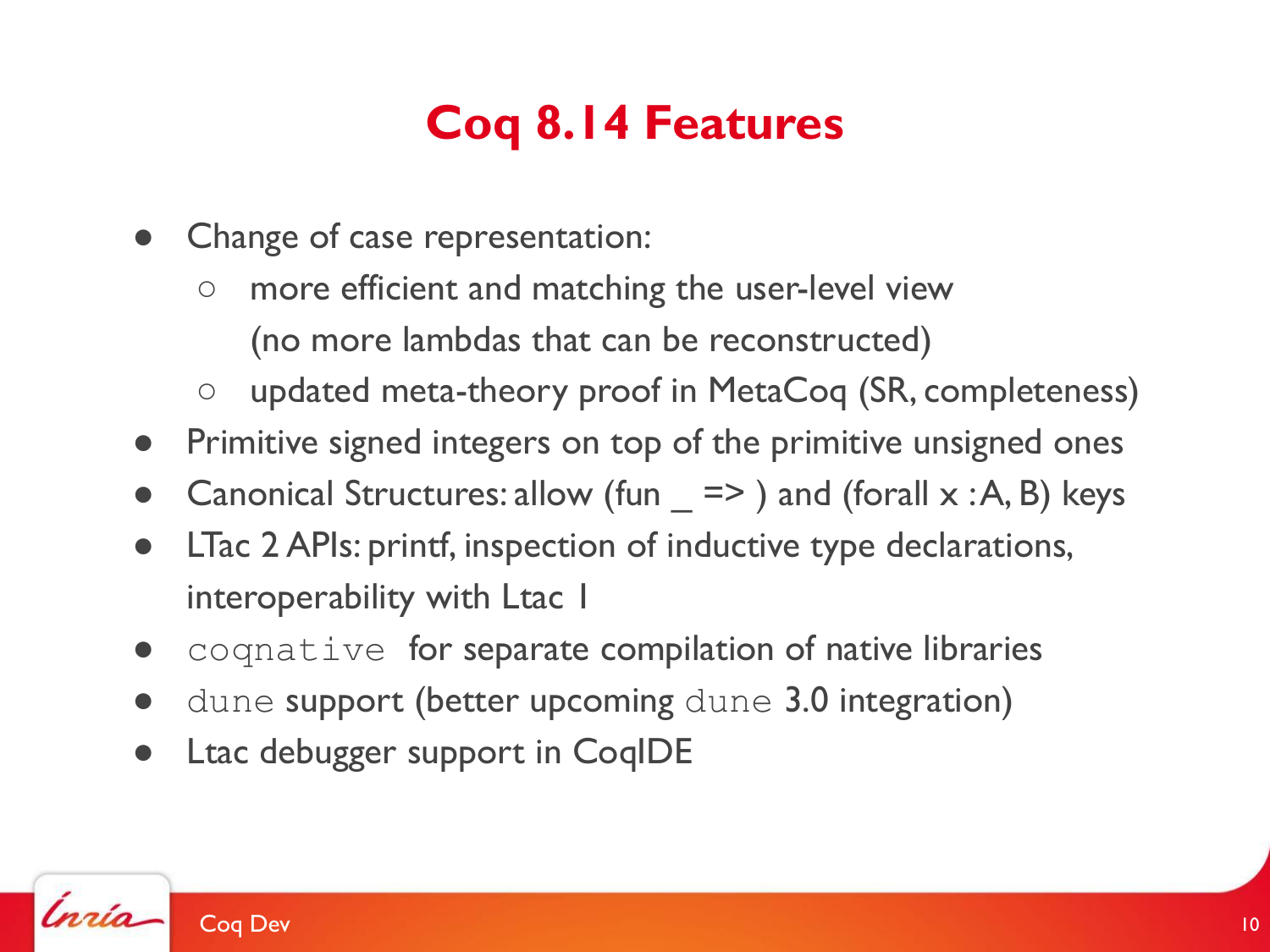# **Coq Future**

- Rewrite rules (T. Winterhalter, CEP PR#50)
- Support for inductive-inductive types
- Deep "small-inversion" in pattern-matching compilation (H. Herbelin, T. Martinez, M. Lenon-Bertrand, J.-F. Monin)
- Sized typing in the kernel (PR  $#12426$ )?
- Eta-reduction and contravariant subtyping (H. Herbelin, M. Sozeau, CEP #47)
- Improved UI support (M. Dénès, E. Tassi, G. Gilbert, E J-G. Arias)
- Visual Ltac debugger (J. Fehrle, CEP PR #53)
- Website redesign (outsourced)

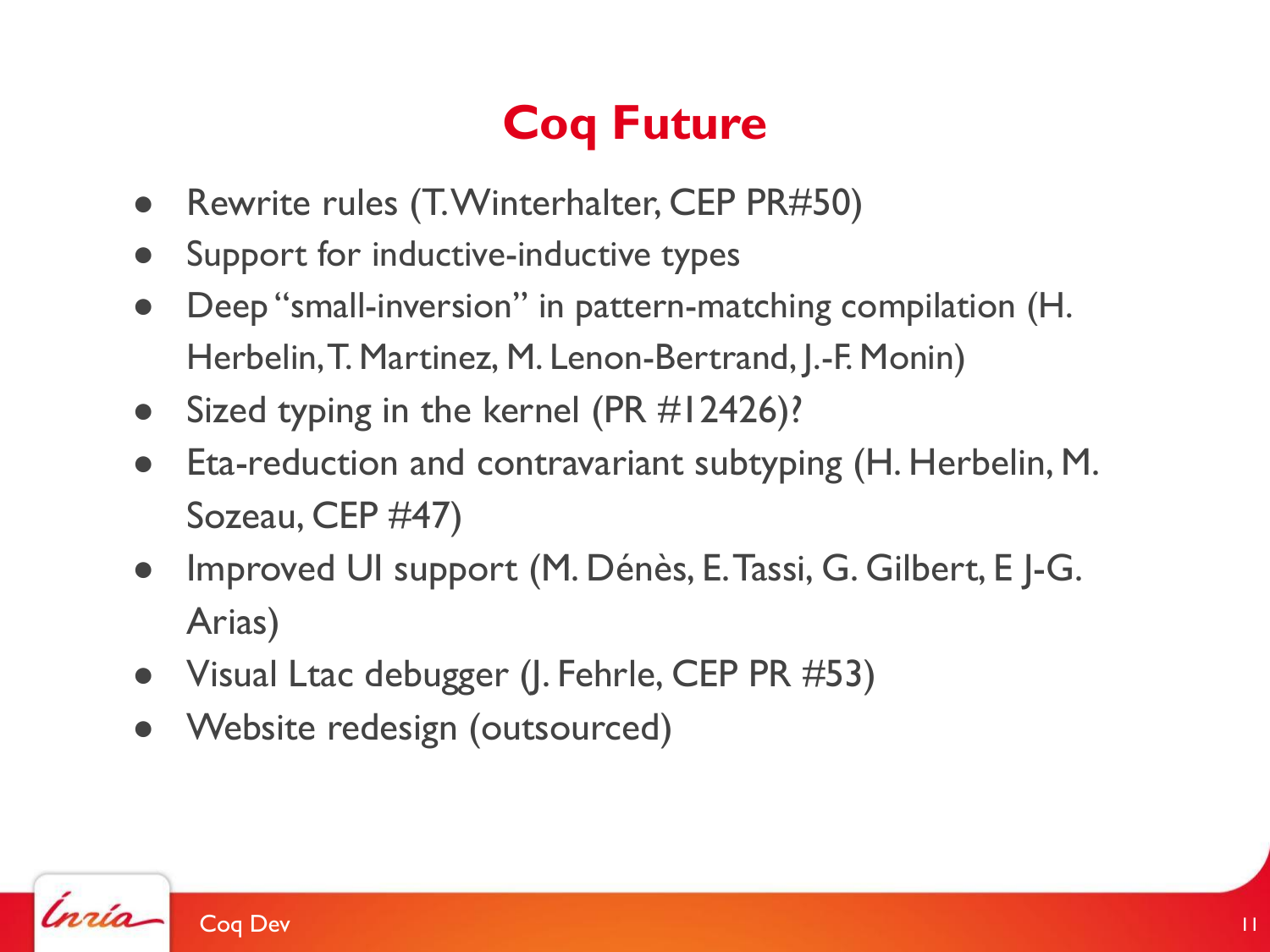### **Development news**

- New workers for our CI and now on gitlab's OSS plan
- We got a bug minimizer integrated in CI by J. Gross
- coq-community project:<https://github.com/coq-community>
- Day-to-day communication: <https://coq.zulipchat.com>
- Discourse forum: https://cog.discourse.group
- Upcoming survey about the naming issue, user experience and general feedback from the community
- Coq Team webpage: <https://coq.inria.fr/coq-team>